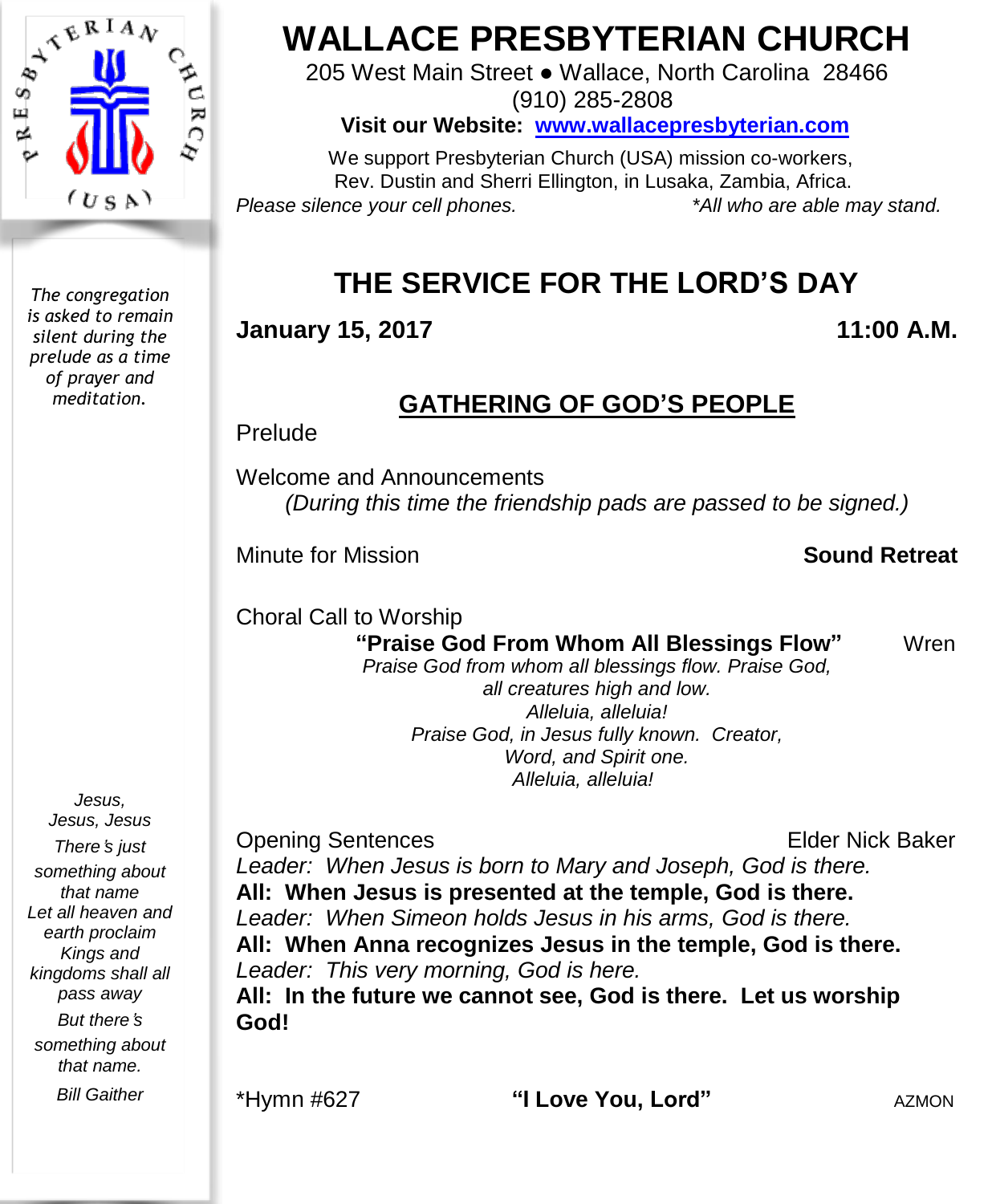*An angel of the Lord appeared to him in a dream and said,*

"*Joseph, son of David, do not be afraid to take Mary as your wife, for the child conceived in her is from the Holy Spirit. She will bear a son, and you are to name him Jesus, for he will save his people from their*

*sins*"

*Matthew 1:20-21*

\*Unison Prayer of Confession

*Holy God, you promised to do great things for us, yet we do not trust you. You extend your mercy to us, yet we do not trust you. You lift up the humble, you fill the hungry with good things, and yet we still do not trust you. Forgive us, and help us to trust in the promises you have given us. Gracious God, you have revealed yourself to us in your son, Jesus. And yet we do not always recognize him as our Savior. We do not understand the full truth in his life, death, and resurrection. Help us to be more like Simeon and Anna, who saw Jesus for who he was, even as a little baby. Forgive our unbelief and help our faith to grow through the power of your Holy Spirit in our lives. In the name of Jesus Christ we pray. Lord, hear our prayers. . .*

*(A time for silent prayers of confession . . .)*

#### Responsive Assurance of Pardon

*Leader: The angel said to Joseph, "Mary will bear a son, and you are to name him Jesus, for he will save his people from their sins."* **All: After eight days had passed, he was called Jesus, the name given by the angel before he was conceived in the womb.** *Leader: Friends, hear and believe the good news of the gospel:* **All: In Jesus Christ we are forgiven! Thanks be to God!**

\*Gloria Patri *Glory Be to the Father*

*Glory be to the Father, and to the Son, and to the Holy Ghost; as it was in the beginning, is now, and ever shall be, world without end. Amen, amen.*

## **PROCLAIMING GOD'S WORD**

Children's Sermon

Special Music"**There's Something About that Name"** Bill Gaither

Karla Casteen, soloist

*Jesus, Jesus, Jesus; there's just something about that name. Master, Savior, Jesus, like the fragrance after the rain; Jesus, Jesus, Jesus, let all Heaven and earth proclaim. Kings and kingdoms will all pass away But there's something about that name. Kings and kingdoms will all pass away But there's something about that name.*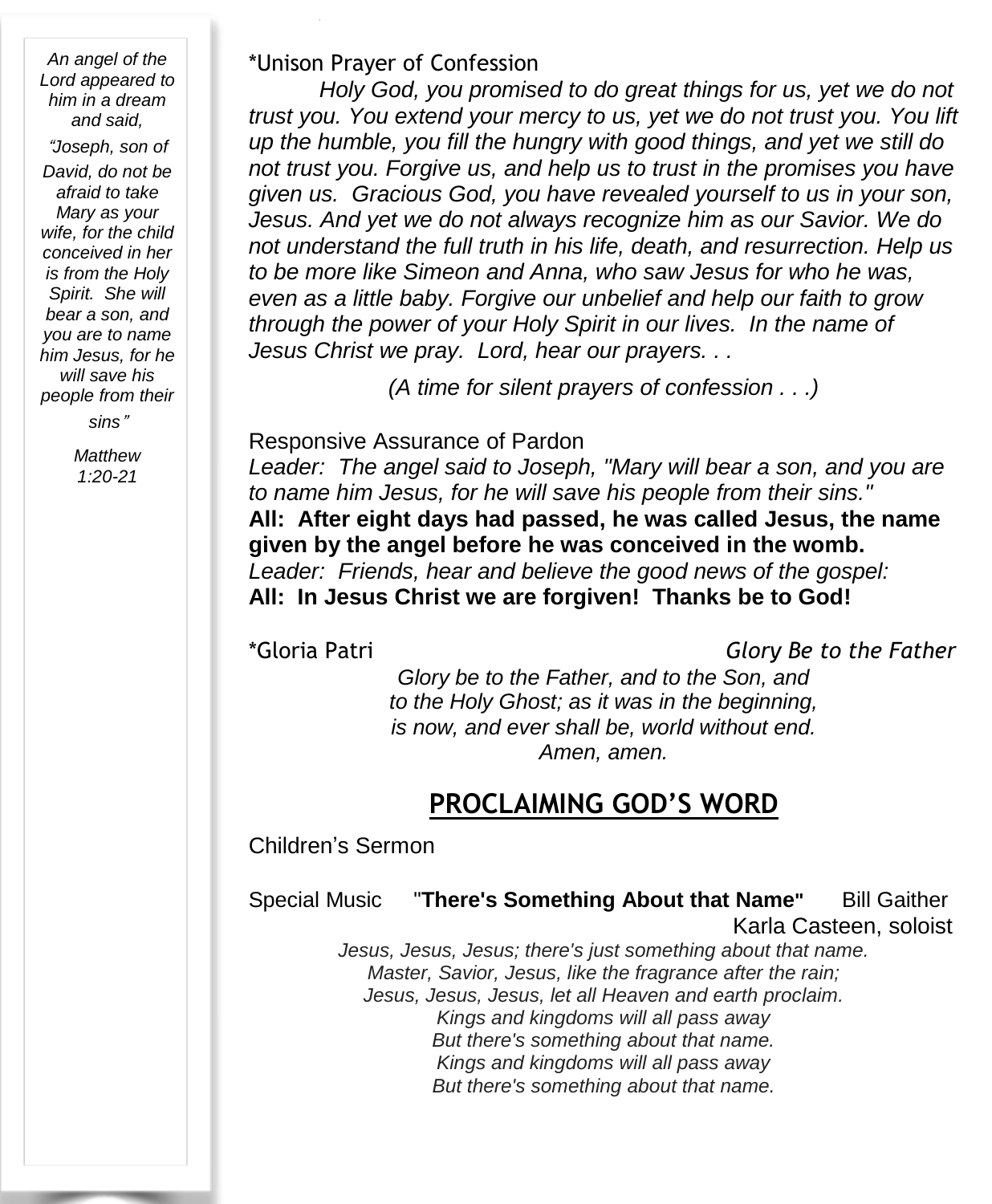### \*Unison Prayer for Illumination

*Send your Spirit among us, O God, as we meditate on your love. Prepare our minds to hear your Word, move our hearts to embrace what we hear, and strengthen our will to follow your way. We pray this through Christ, our Savior. Amen.*

| Epistle Lesson               |                                                 | <b>Elder Nick Baker</b> |  |  |  |
|------------------------------|-------------------------------------------------|-------------------------|--|--|--|
|                              | Galatians 4:1-7                                 | $+$ Page 947            |  |  |  |
|                              | *Hymn #148 "Mary and Joseph Came to the Temple" | <b>EVENING HYMN</b>     |  |  |  |
| Gospel Lesson                | Luke 2:21-40                                    | $+$ Page 833            |  |  |  |
| Sermon                       | "Sweet Little Jesus Boy"                        | Dr. Philip K. Gladden   |  |  |  |
| A Time for Cilopt Deflootion |                                                 |                         |  |  |  |

A Time for Silent Reflection

Pastoral Prayer with the Lord's Prayer

### **GIVING THANKS TO GOD**

Presentation of Tithes and Offerings

**Offertory** 

\*Doxology and Prayer of Dedication *Praise God from whom all blessings flow; Praise Him all creatures here below; Praise Him above ye heavenly host; Praise Father, Son, and Holy Ghost. Amen.*

\*The Affirmation of Faith: *From* "A Brief Statement of Faith" PCUSA, 1983

We trust in Jesus Christ, Fully human, fully God. Jesus proclaimed the reign of God: preaching good news to the poor and release to the captives, teaching by word and deed and blessing the children, healing the sick and binding up the brokenhearted, eating with outcasts, forgiving sinners, and calling all to repent and believe the gospel. Unjustly condemned for blasphemy and sedition, Jesus was crucified, suffering the depths of human pain and giving his life for the sins of the world. God raised this Jesus from the dead, vindicating his sinless life,

*Therefore God also highly exalted him and gave him the name that is above every name, so that at the name of Jesus every knee should bend in heaven and on earth and under the earth, and every tongue confess that Jesus Christ is Lord, to the glory of the Father.*

> *Philippians 2:9-11*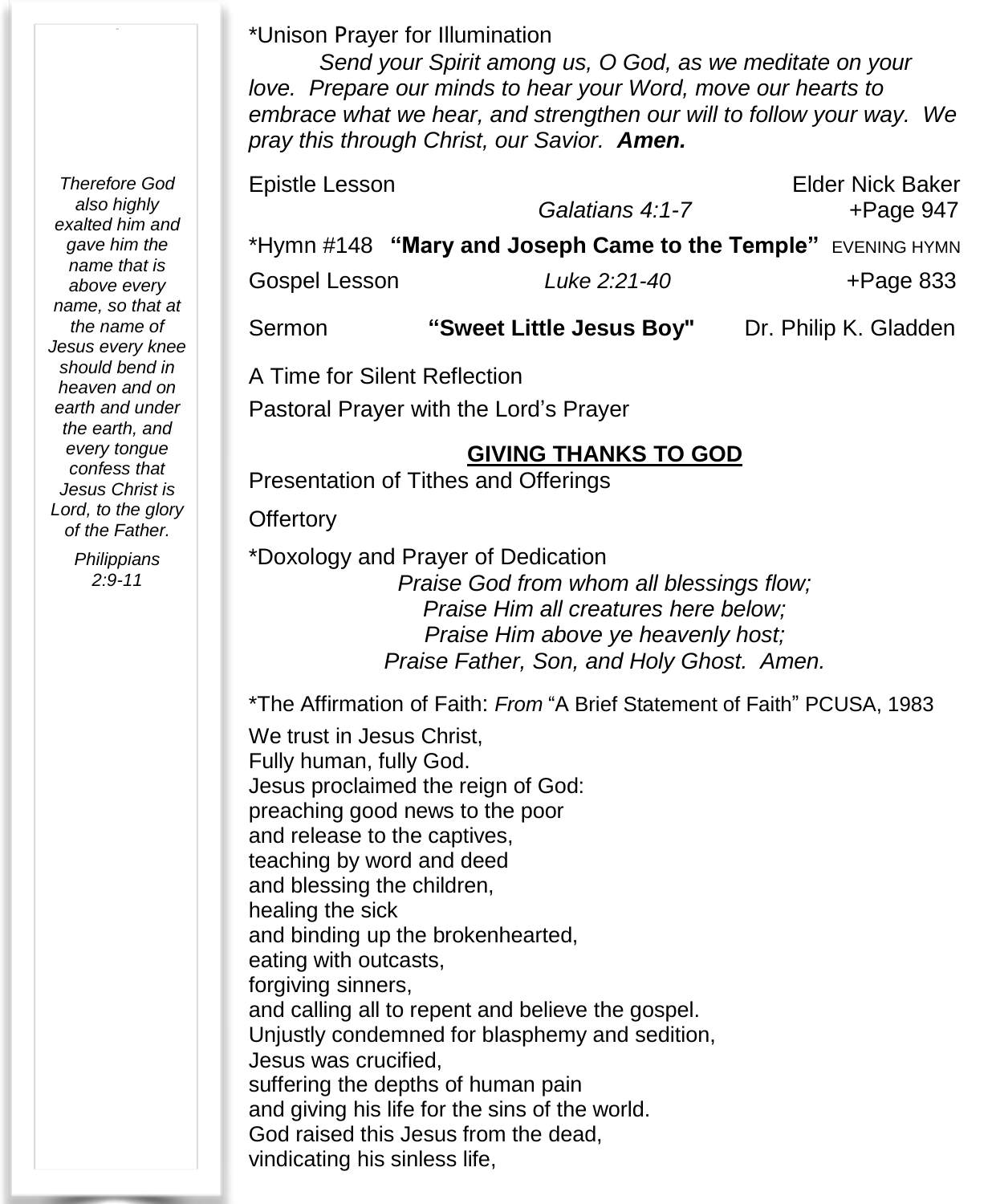breaking the power of sin and evil, delivering us from death to life eternal. With believers in every time and place, we rejoice that nothing in life or in death can separate us from the love of God in Christ Jesus our Lord.

\*Hymn #546 **"Lord, Dismiss Us with Your Blessing"** SICILIAN MARINERS

\*Benediction

Choral Benediction Ĭ

**"Glory to God, Whose Goodness Shines on Me"** Vasile

*Glory to God, whose goodness shines on me, And to the Son, whose grace has pardoned me, And to the Spirit, whose love has set me free. As it was in the beginning, is now and ever shall be. Amen.* 

#### \*Postlude

\**All who are able may stand.* +*The page number in the pew Bible.*



During the months of January and February, Dr. Phil will preach from Gospel stories about Jesus when he was a baby, a young boy, and just beginning his public ministry (baptism and temptation). These sermon texts are provided now so you can read and pray about them and prepare to come to worship and hear God's Word.

| January 15              | Luke 2:21-40             | Baby Jesus is named and dedicated   |
|-------------------------|--------------------------|-------------------------------------|
| January 22              | Luke 2:41-52             | The boy Jesus in the Temple         |
| January 29              | Luke 3:1-17, 21-22       | The Baptism of Jesus                |
| February 5              | <b>Guest Preacher</b>    | Rev. Jerry Bron                     |
| February 12             | <b>Guest Preacher</b>    | Rev. Jerry Bron                     |
| February 19 Luke 4:1-13 |                          | Jesus' temptation in the wilderness |
|                         | February 26 Luke 9:28-36 | The Transfiguration of Jesus        |
|                         |                          |                                     |

"*Master, now you are dismissing your servant in peace, according to your word; for my eyes have seen your salvation, which you have prepared in the presence of all peoples.*"

*Luke 2:29-31*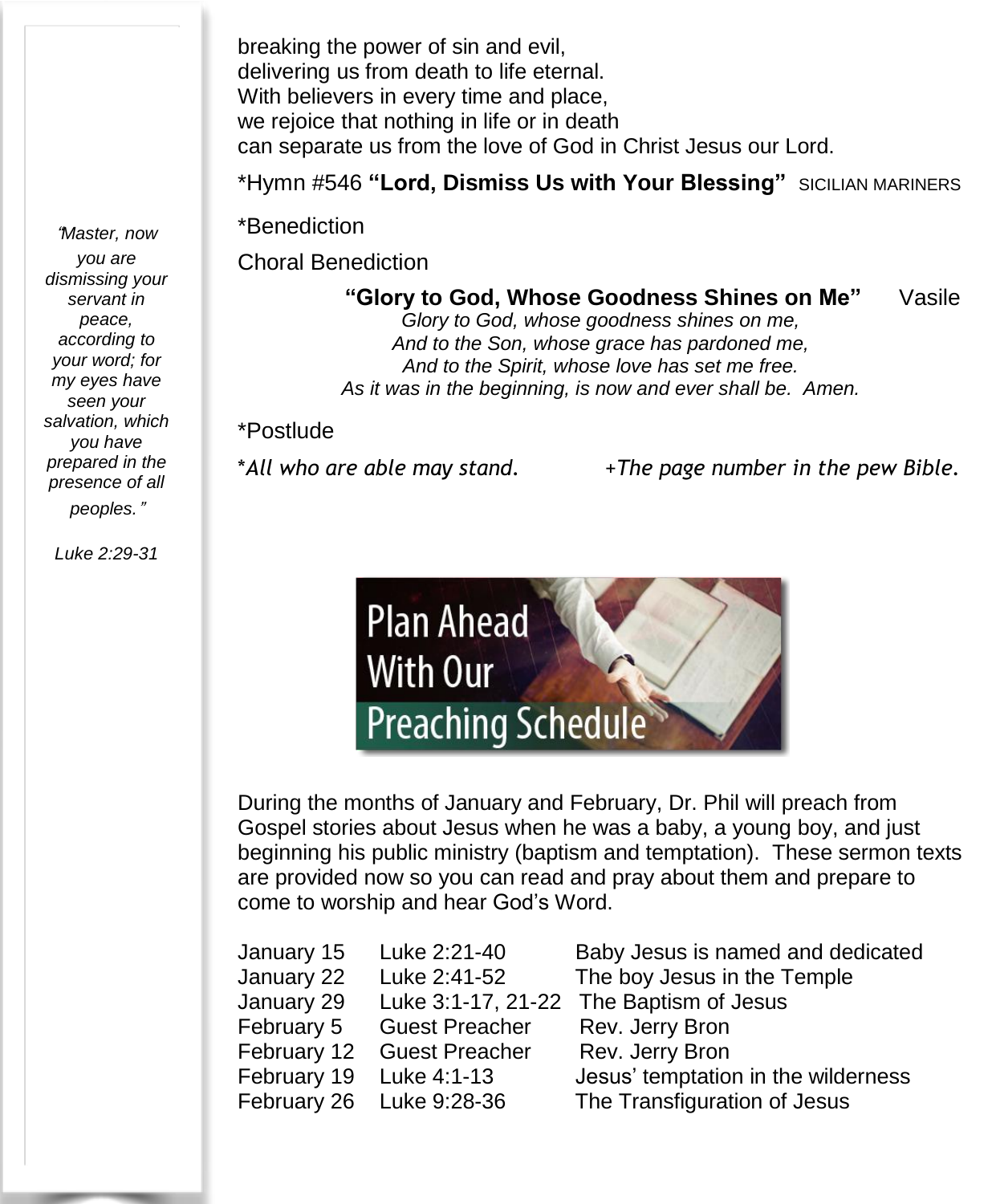# **WEEKLY CALENDAR**

| Sunday, January 15    | $9:40$ am      | <b>Opening Assembly</b>              |
|-----------------------|----------------|--------------------------------------|
|                       | $10:00$ am     | <b>Sunday School</b>                 |
|                       | 11:00 $am$     | Worship                              |
|                       | 5:00-7:00 pm   | Second Sunday & Youth Fellowship     |
| Monday, January 16    | $6:15$ pm      | <b>Presbyterians Dining Together</b> |
| Tuesday, January 17   | $6:00$ pm      | <b>Session Meeting</b>               |
| Wednesday, January 18 |                |                                      |
|                       | 10:00-11:00 am | Bible Study, Church Office Building  |
|                       | $6:00$ pm      | Handbells                            |
|                       | 7:15 -8:15 pm  | Bible Study, Room 304                |
|                       | $7:30$ pm      | <b>Choir Practice</b>                |

# **NOTES AND ANNOUNCEMENTS**

- **The session** will meet on Tuesday, January 17 at 6:00 p.m. in Room 304. If you have any business or concerns for the session to consider, please speak to one of the elders or the minister.
- **Please join** the minister for a Bible study on Luke 2:41-52 on Wednesday, January 18 from 10:00 - 11:00 a.m. (Church Office Building) or from 7:15 - 8:15 p.m. (Room 304).

● **We extend** our Christian love and sympathy to Wayne Casteen and his family on the death of his nephew, Jesse Harrell, on Sunday, January 8.